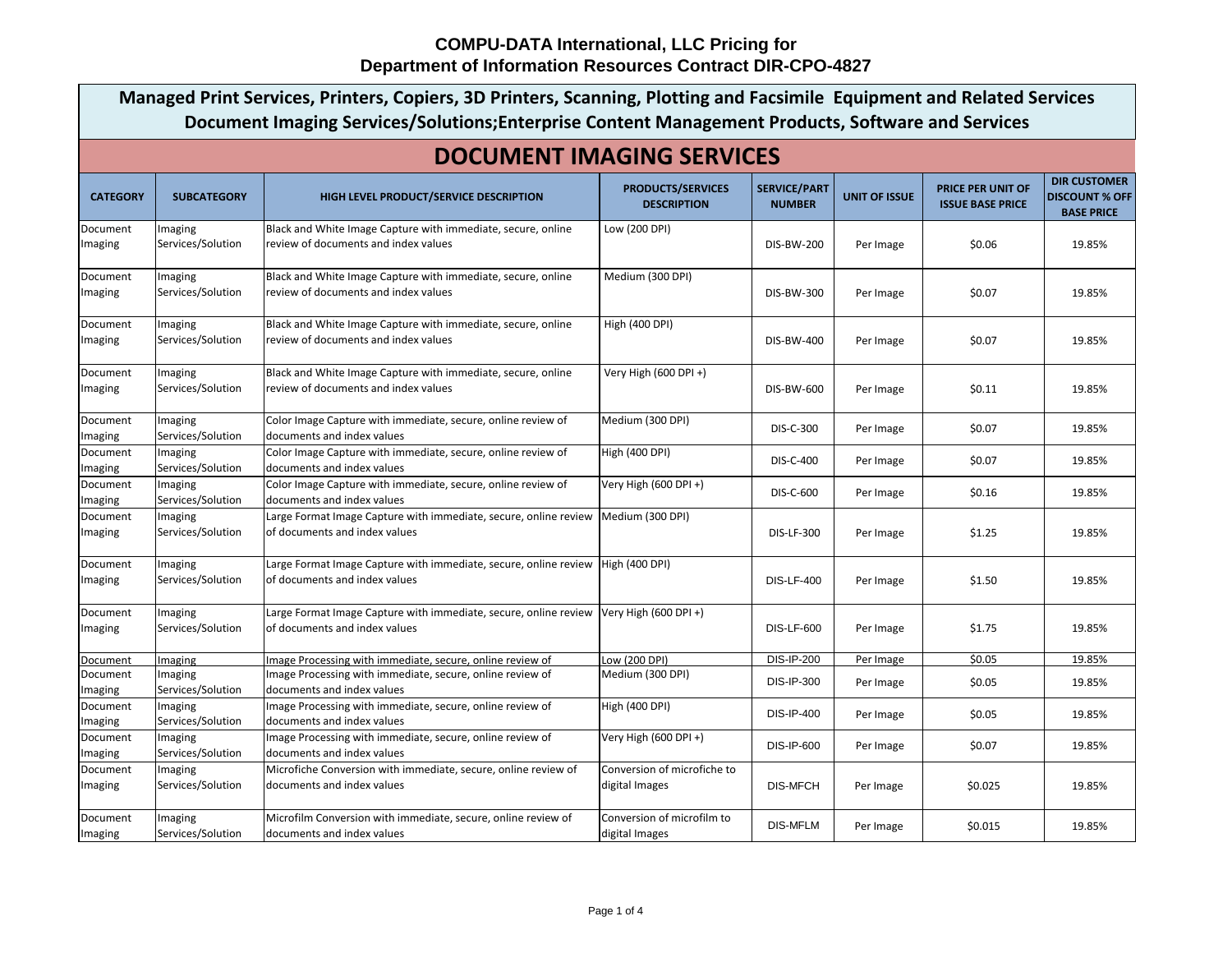| Managed Print Services, Printers, Copiers, 3D Printers, Scanning, Plotting and Facsimile Equipment and Related Services<br>Document Imaging Services/Solutions; Enterprise Content Management Products, Software and Services |                              |                                                                                                          |                                                           |                  |              |                                           |          |  |
|-------------------------------------------------------------------------------------------------------------------------------------------------------------------------------------------------------------------------------|------------------------------|----------------------------------------------------------------------------------------------------------|-----------------------------------------------------------|------------------|--------------|-------------------------------------------|----------|--|
|                                                                                                                                                                                                                               |                              |                                                                                                          |                                                           |                  |              |                                           |          |  |
| Document<br>Imaging                                                                                                                                                                                                           | Imaging<br>Services/Solution | Specialized Microfiche Conversion with immediate, secure, online<br>review of documents and index values | Conversion of specialized<br>microfiche to digital Images | <b>DIS-SMFCH</b> | Per Image    | Price Subject to Media<br>State           | 15.00%   |  |
| Document<br>Imaging                                                                                                                                                                                                           | Imaging<br>Services/Solution | Microfilm Conversion with immediate, secure, Specialized online<br>review of documents and index values  | Conversion of specialized<br>microfilm to digital Images  | <b>DIS-SMFLM</b> | Per Image    | Price Subject to Media<br>State           | 15.00%   |  |
| Document<br>Imaging                                                                                                                                                                                                           | Imaging<br>Services/Solution | Index Field - Type 1 with immediate, secure, online review of<br>documents and index values              | Up to 15 Characters                                       | DIS-INDX-15      | Per Document | \$0.225                                   | 19.85%   |  |
| Document<br>Imaging                                                                                                                                                                                                           | Imaging<br>Services/Solution | Index Field - Type 1 with immediate, secure, online review of<br>documents and index values              | 16-30 Characters                                          | DIS-INDX-30      | Per Document | \$0.45                                    | 19.85%   |  |
| Document<br>Imaging                                                                                                                                                                                                           | Imaging<br>Services/Solution | Index Field - Type 1 with immediate, secure, online review of<br>documents and index values              | 31-45 Characters                                          | DIS-INDX-45      | Per Document | \$0.675                                   | 19.85%   |  |
| Document<br>Imaging                                                                                                                                                                                                           | Imaging<br>Services/Solution | Index Field - Type 2 with immediate, secure, online review of<br>documents and index values              | Up to 15 Characters                                       | DIS-INDX-15      | Per Document | \$0.225                                   | 19.85%   |  |
| Document<br>Imaging                                                                                                                                                                                                           | Imaging<br>Services/Solution | Index Field - Type 2 with immediate, secure, online review of<br>documents and index values              | 16-30 Characters                                          | DIS-INDX-30      | Per Document | \$0.45                                    | 19.85%   |  |
| Document<br>Imaging                                                                                                                                                                                                           | Imaging<br>Services/Solution | Index Field - Type 2 with immediate, secure, online review of<br>documents and index values              | 31-45 Characters                                          | DIS-INDX-45      | Per Document | \$0.675                                   | 19.85%   |  |
| Document<br>Imaging                                                                                                                                                                                                           | Imaging<br>Services/Solution | Searchable PDF Documents - Available at no extra charge                                                  | Scanned images with text<br>portions                      |                  | Per Image    | \$0.00                                    | 0.00%    |  |
| Document<br>Imaging                                                                                                                                                                                                           | Imaging<br>Services/Solution | <b>Capture from Special Formats</b>                                                                      | Drawings                                                  |                  | Per Image    | Price dependent on<br>document size       |          |  |
| Document<br>Imaging                                                                                                                                                                                                           | Imaging<br>Services/Solution | Enhancing Images - Included in image capture price                                                       | Bit depth                                                 |                  | Per Image    | \$0.00                                    | 0.00%    |  |
| Document<br>Imaging                                                                                                                                                                                                           | Imaging<br>Services/Solution | Enhancing Images - Included in image capture price                                                       | Resolution                                                |                  | Per Image    | \$0.00                                    | 0.00%    |  |
| Document<br>Imaging                                                                                                                                                                                                           | Imaging<br>Services/Solution | Enhancing Images - Included in image capture price                                                       | Tonal dynamic range                                       |                  | Per Image    | \$0.00                                    | 0.00%    |  |
| Document<br>Imaging                                                                                                                                                                                                           | Imaging<br>Services/Solution | Enhancing Images - Included in image capture price                                                       | Contrast                                                  |                  | Per Image    | \$0.00                                    | $0.00\%$ |  |
| Document<br>Imaging                                                                                                                                                                                                           | Imaging<br>Services/Solution | Enhancing Images - Included in image capture price                                                       | Color space                                               |                  | Per Image    | \$0.00                                    | 0.00%    |  |
| Document<br>Imaging                                                                                                                                                                                                           | Imaging<br>Services/Solution | Delivery Media - No extra charge                                                                         | <b>CD</b>                                                 |                  | Per Disc     | \$0.00                                    | 0.00%    |  |
| Document<br>Imaging                                                                                                                                                                                                           | Imaging<br>Services/Solution | Delivery Media - No extra charge                                                                         | <b>DVD</b>                                                |                  | Per Disc     | \$0.00                                    | 0.00%    |  |
| Document<br>Imaging                                                                                                                                                                                                           | Imaging<br>Services/Solution | Delivery Media                                                                                           | <b>USB</b>                                                |                  | Per Device   | Price dependent on size<br>of USB drive   |          |  |
| Document<br>Imaging                                                                                                                                                                                                           | Imaging<br>Services/Solution | Delivery Media                                                                                           | <b>External hard drive</b>                                |                  | Per Drive    | Price dependent on size<br>of hard drive  |          |  |
| Document<br>Imaging                                                                                                                                                                                                           | Imaging<br>Services/Solution | Delivery Media                                                                                           | Flash memory device                                       |                  | Per Device   | Price dependent on size<br>of flash drive |          |  |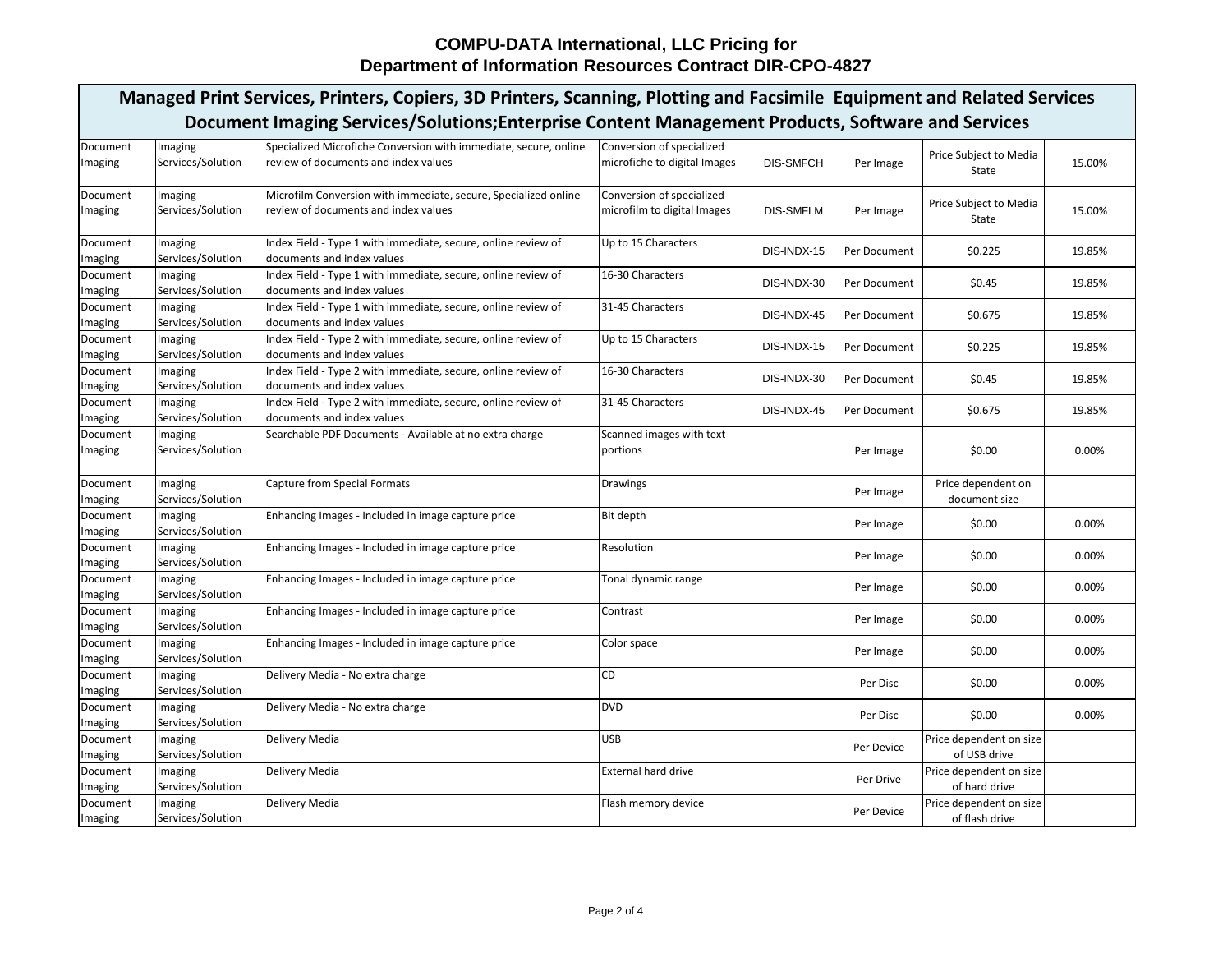|                     | Managed Print Services, Printers, Copiers, 3D Printers, Scanning, Plotting and Facsimile Equipment and Related Services |                                                       |                                                                   |                         |                                                      |        |  |  |  |
|---------------------|-------------------------------------------------------------------------------------------------------------------------|-------------------------------------------------------|-------------------------------------------------------------------|-------------------------|------------------------------------------------------|--------|--|--|--|
|                     | Document Imaging Services/Solutions; Enterprise Content Management Products, Software and Services                      |                                                       |                                                                   |                         |                                                      |        |  |  |  |
| Document<br>Imaging | Imaging<br>Services/Solution                                                                                            | Image Repository Hosting                              | Central hosting of digital<br>Images including routine<br>backups | Per Image/ Per<br>month | <b>Refer to SaaS Product</b><br>Offerings on ECM tab |        |  |  |  |
| Document<br>Imaging | Imaging<br>Services/Solution                                                                                            | Image Repository Hosting                              | <b>Redundant Hosting at</b><br>alternate location                 | Per Image/ Per<br>month | Refer to SaaS Product<br>Offerings on ECM tab        |        |  |  |  |
| Document<br>Imaging | Imaging<br>Services/Solution                                                                                            | Image Repository Maintenance                          | Image repository additions<br>and maintenance                     | Per Hour                | \$75.00                                              | 4.96%  |  |  |  |
| Document<br>Imaging | Imaging<br>Services/Solution                                                                                            | Adding Electronic Images to Image Library - No charge | Processing Images already in<br>electronic format                 | Per Image               | \$0.00                                               | 0.00%  |  |  |  |
| Document<br>Imaging | Imaging<br>Services/Solution                                                                                            | Services/ Solutions                                   | <b>Project Manager</b>                                            | Per Hour                | \$190.00                                             | 4.96%  |  |  |  |
| Document<br>Imaging | Imaging<br>Services/Solution                                                                                            | Services/ Solutions                                   | Certified Digital Imaging<br>Architect                            | Per Hour                | \$230.00                                             | 4.96%  |  |  |  |
| Document<br>Imaging | Imaging<br>Services/Solution                                                                                            | Services/ Solutions                                   | <b>Programming Support</b>                                        | Per Hour                | \$180.00                                             | 4.96%  |  |  |  |
| Document<br>Imaging | Imaging<br>Services/Solution                                                                                            | Services/ Solutions                                   | <b>Technical Support</b>                                          | Per Hour                | \$75.00                                              | 4.96%  |  |  |  |
| Document<br>Imaging | Imaging<br>Services/Solution                                                                                            | Services/ Solutions                                   | Data Entry                                                        | Per Hour                | \$75.00                                              | 4.96%  |  |  |  |
| Document<br>Imaging | Imaging<br>Services/Solution                                                                                            | Services/ Solutions                                   | Document Preparation                                              | Per Hour                | \$75.00                                              | 4.96%  |  |  |  |
| Document<br>Imaging | Imaging<br>Services/Solution                                                                                            | Services/ Solutions                                   | <b>Advanced Document</b><br>Preparation                           | Per Hour                | \$110.00                                             | 4.96%  |  |  |  |
| Document<br>Imaging | Imaging<br>Services/Solution                                                                                            | Services/ Solutions                                   | Re-preparation<br>Services/Solutions                              | Per Hour                | \$75.00                                              | 4.96%  |  |  |  |
| Document<br>Imaging | Imaging<br>Services/Solution                                                                                            | Services/ Solutions                                   | <b>Training Specialist</b>                                        | Per Hour                | \$110.00                                             | 4.96%  |  |  |  |
| Document<br>Imaging | Imaging<br>Services/Solution                                                                                            | <b>Needs Assessment and Analysis</b>                  | <b>Project Planning Report</b>                                    | Per Hour                | \$200.00                                             | 4.96%  |  |  |  |
| Document<br>Imaging | Imaging<br>Services/Solution                                                                                            | Transportation of Source Material                     | Vehicle charge per mile over<br>20 miles round trip               | Per Mile                | \$0.53                                               | 4.96%  |  |  |  |
| Document<br>Imaging | Imaging<br>Services/Solution                                                                                            | Secure Document Destruction Service/ Solutions        | Paper Destruction                                                 | Per pound               | \$0.005                                              | 19.85% |  |  |  |